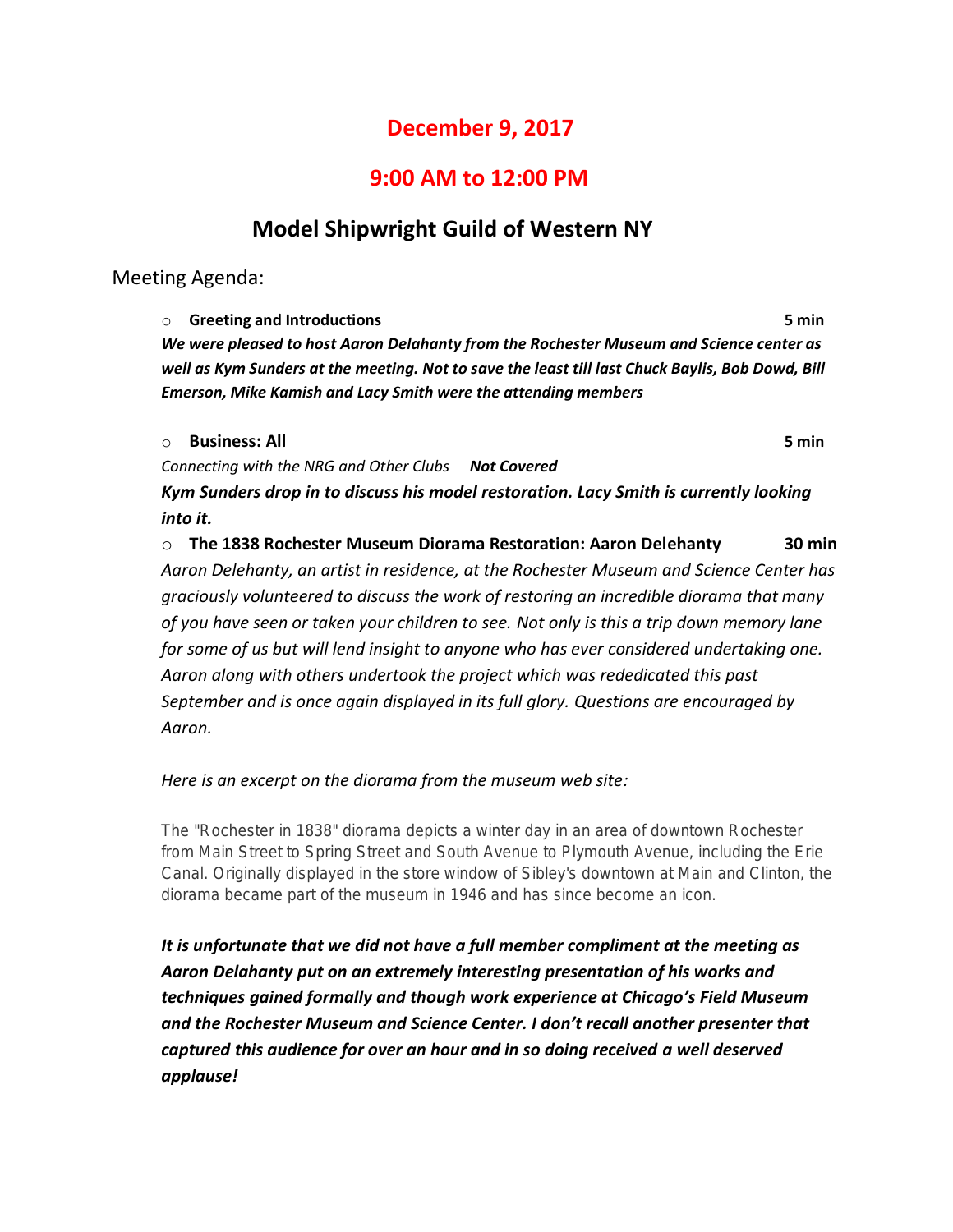*Aaron introduced us to his field of work with other projects besides the 1838 Rochester diorama at RMSC and in Chicago. Much of his work is multi-disciplined in terms of display techniques, materials and subject. He is an artist, sculptor, researcher, modeler and conservator all wrapped into one. Here are some examples of his work:*



That's Aaron at one of his exhibits at the Chicago's Field Museum. That suit he has on I believe he related was for health purposes as the hyena taxidermy was treated with arsenic to prevent insect damage. He is an excellent artist and the backdrop is also his work.



This is another of his work projects at the Chicago Museum. It depicts early Chinese civilization on the Yangtze River flood plain. The detail is incredible. If you wish to see and learn more go to the EXHIBIT area of the Field Museum web site.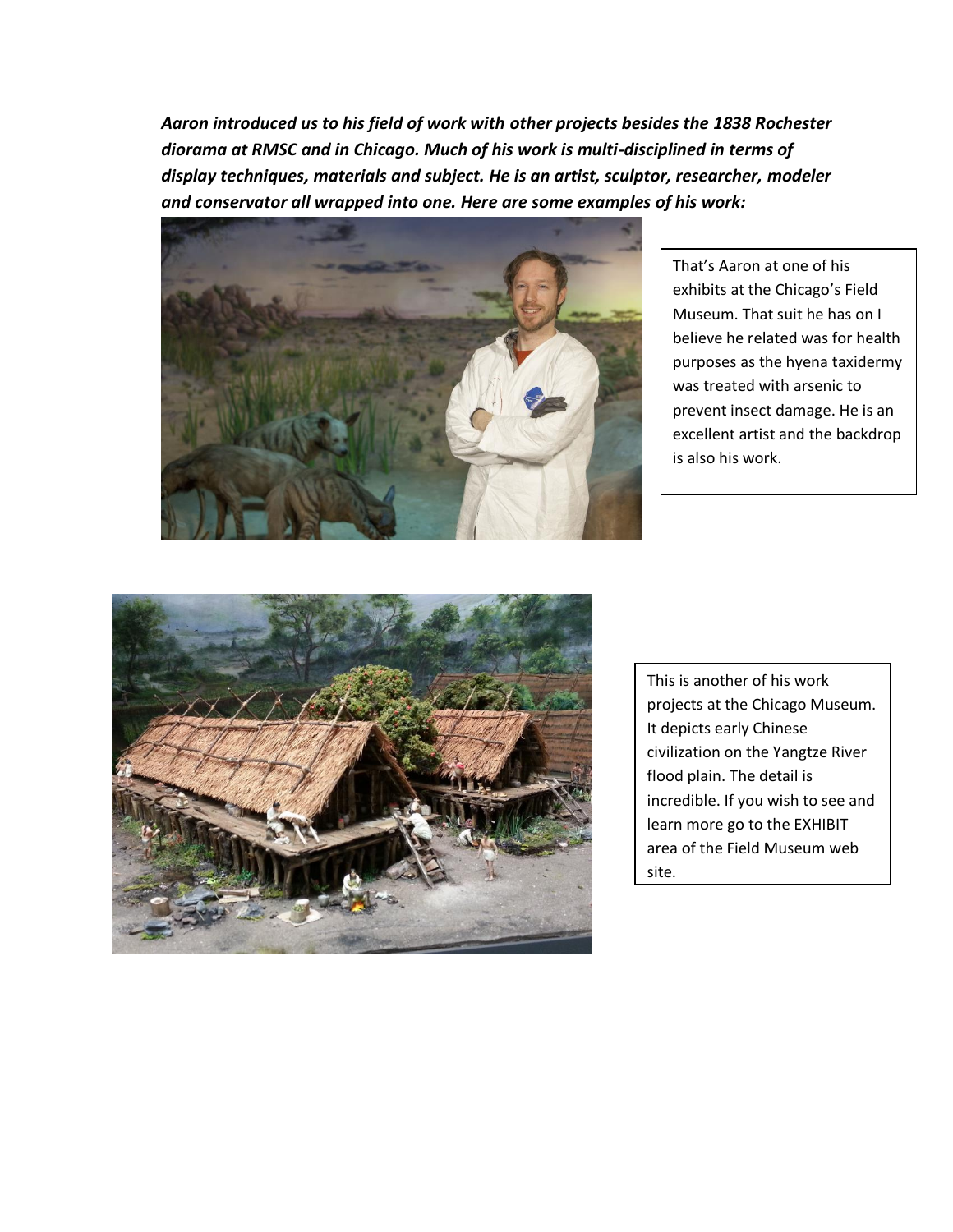

*During his presentation he relayed so many useful products and techniques the staff uses in their display work. They are mentioned here in brevity but they seem applicable to our work as well.* 

> *Poly Gen 307 FR Lite Epoxy Coating for overcoat of forms and carved shapes Pegasus Hobbies for scale figures Hydro Cal for Clay Sculpting B72 Plastic Coating to overlay and preserve prior work prior to overpainting.*

This was the main subject of his presentation, the Rochester downtown scene of 1838. Aaron described multiple aspects of the project which had a finite budget and deadline. It is a very large diorama as witnessed by the relative size of staff. The diorama was restored by stripping the site down to its substrate, cataloging and marking every artifact including over 200 people in 3D and 2D shapes. In certain cases, after some research, corrections were made to the topology and some buildings. The staff even went so far as to look at 1800's census to determine what demographics existed at the time. This led to the change of about 3% people to add people of color. St Luke's Church stained glass were replicated in the restoration. The diorama was also updated to include sequence lighting in buildings to represent actual city life. The team used 3D printing to create certain animal figures. American flags of the time were corrected. It is just amazing how much work went into the restoration.

*Needless to say, this is just a brief synopsis of his presentation. Information came fast and furious in his time on the floor and I may not have captured it all or correctly. Aaron has his own studio and can be reached at Walking Stick Studio* [walkingstickstudio@gmail.com](mailto:walkingstickstudio@gmail.com)*.*

### o The Atlantis Project: Joe Lorenzo

Last March I was asked to complete the build of the Robbe Atlantis RC sail boat for a client. I *took the project on after a preliminary inventory of its current state and parts. The project initially was hard to wrap one's thinking around due to its size and condition. Joe committed to about a one year turn around time and at this time it looks like the estimate is about right. Joe will share his progress and of course his stumbles along the way.*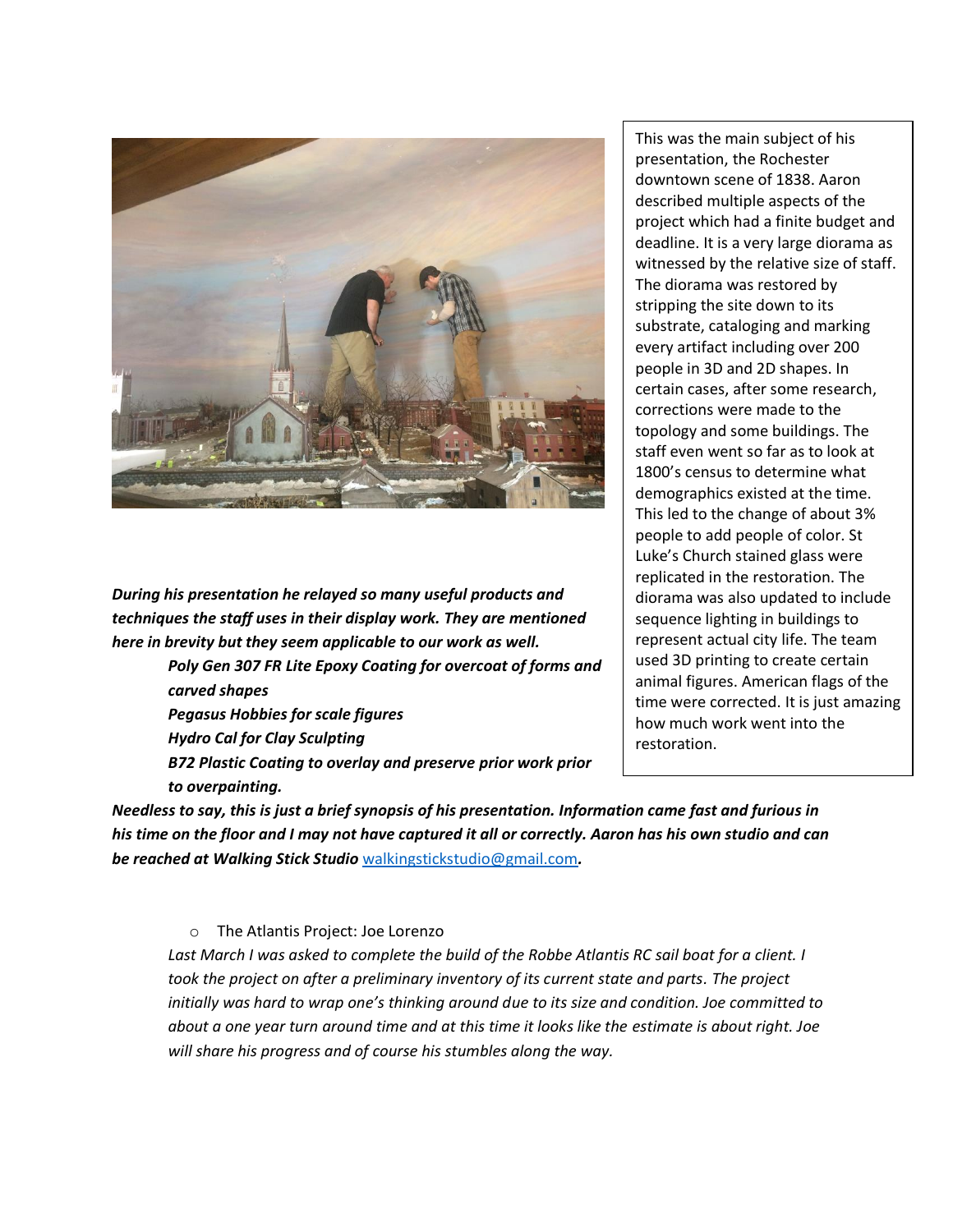#### o The Mark I PBR project Kickoff: All 120 min

*At this writing we expect to kickoff this group project for the museum. Work has been going on in the background to prepare for the meeting by Tim, Jim, Bill and Joe. Jim will provide us with a hull construction overview for your reference. Drawings and guidance will be provided for sub -assemblies that participants may take off line to work. If all goes well we will be working the keel and bulkhead assembly on sight beginning that day.*

*The PBR model work has begun as my earlier notes stated. Thanks to Jim who has led the charge we now have a" skeleton" to flesh out. Jim and Joe have spent 2 sessions prepping the "keel", stem, bulkheads and substrate as you can see in the attached photo. Jim is currently working on bulkhead patterns so we can fair the model structure in a workshop at the museum in early January. Jim has released a top level stepwise task table and we would like people to participate in reaching each stage. Some of the tasking can be sub contracted out to do off site. Some will require on site participation. Jim will be working to detail out certain subassemblies to make that happen. Bill has started a design notebook and will marry that with Jim's notebook. Stating in January we will need someone to work a BOM which should include Chuck's pre-purchased parts. Thanks to Bill's donation of bench parts and assistance in assembly we now have a decent start on a place to work.*